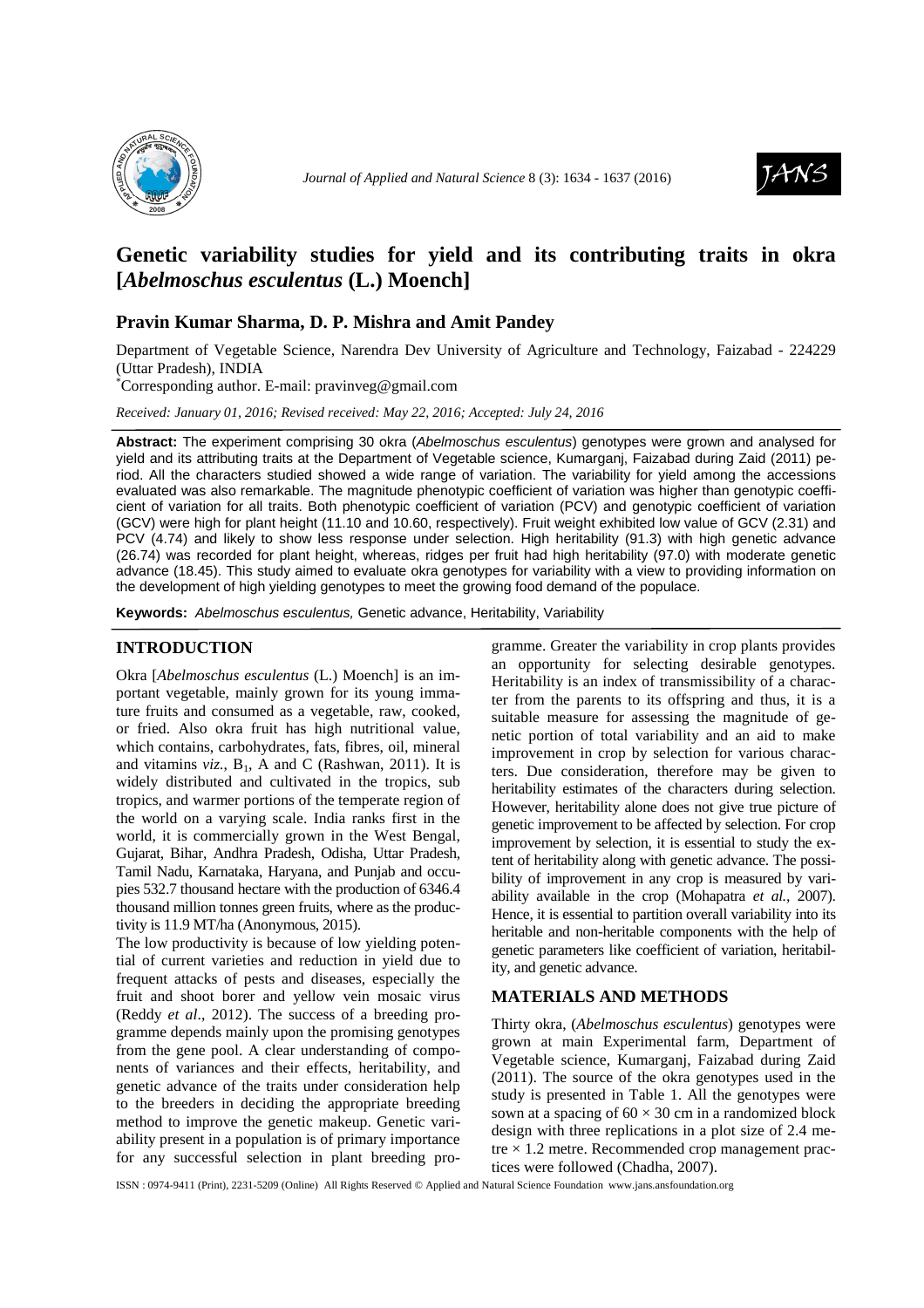The observations on the following characters were recorded from five randomly selected plants from each plot in each replication *viz*. days to 50% flowering, plant height (cm), nodes to first fruit set, nodes per plant, fruits per plant, fruit length (cm), fruit diameter (cm), internodal length (cm), fruit yield per plant, ridges per fruit and fruit weight (g). Days to 50 % flowering was taken from the day of sowing to the day at which 50% of the plants in each plot attained flowering. The data recorded from five randomly selected plants from experimental plot were used to calculate the mean values for each genotype per replication. The mean values obtained were used for analysis of variance and to estimate genotypic and phenotypic coefficient of variation, heritability and genetic advance as percentage of mean. The analysis of variance for each character was followed according to Panse and Sukhatme (1967). The phenotypic and genotypic coefficients of variation were estimated as per formula suggested by Burton and de Vane (1953). Heritability in broad sense  $(h<sup>2</sup><sub>bs</sub>)$  was calculated using the formula suggested by Hanson *et al.* (1956) and genetic advance were calculated by using formula given by Johnson *et al*. (1955).

### **RESULTS AND DISCUSSION**

**Mean performance and genetic variability:** The analysis of variance for different characters is presented in Table 2. The mean sum of square due to replications was non-significant for all the characters. The variation due to treatments was highly significant for all the characters but fruit length (cm), fruit diameter (cm) and fruit weight (g) were significant. In other words the performance of the genotypes with respect to these characters was statistically different, suggesting that there is ample scope for selection of different traits for the improvement in okra. High magnitude of genetic variability for plant height, fruit weight, fruit diameter (Kumar *et al.*, 2006; Mulge *et al.*, 2006), fruit length (Singh *et al*., 2006), fruit weight and inter nodal length (Kumar *et al*., 2012) has been earlier reported in okra.

The range, general mean, phenotypic and genotypic coefficient of variation, heritability (bs), genetic advance in per cent of mean for different characters in okra genotypes are presented in Table 3. The phenotypic coefficient of variation was higher than genotypic coefficient of variation for all the traits, which indicates that environment played a considerable role in the expression of their traits. Among the eleven traits showed a range of GCV for various characters varied from 2.31 (fruit weight) to 10.60 (plant height). The GCV and PCV values were found to be very distant to each other for most of the characters suggesting the presence of large amount of variability. Variability is a very important and essential pre-requisite in any breeding programme and such variability will be driving force for improving the crop plants (Harlan, 1956 and Simmond, 1962). The range of variability of different traits alone does not allow a decision as to which character was showing the highest degree of variability. Therefore, accurate relative comparison can be made with the help of phenotypic and genotypic coefficient of variation. Phenotypic variation was partitioned into genotypic and environmental component.

The significant differences were observed among genotypes for all the characters studied. The higher magnitude of coefficient of variation at phenotypic as well as genotypic levels observed for nodes per plant, plant height and nodes to first fruit set. Phenotypic variation was highest for nodes per plant (11.96), followed by plant height (11.10) at final harvest. Genotypic variation was highest for plant height (10.60) followed by nodes per plant (9.02). Indurani and Veeraragavathatham (2005) have also reported similar results in their studies. Moderate variation was noted in case of ridges and yield per plant, while low GCV and PCV observed for fruit weight (2.31 and 4.74) and days to 50% flowering (3.66 and 4.93), respectively. Moderate to low variation exerted for these traits revealed that there is a reasonable scope for improvement in these traits. Low variability for days to 50% flowering, fruit lenght and

| S. N. | <b>Genotypes</b> | Source                | S. No. | <b>Genotypes</b>    | <b>Source</b>         |
|-------|------------------|-----------------------|--------|---------------------|-----------------------|
|       | IC-81218874      | IIVR, Varanasi        | 16     | 145                 | IIVR, Varanasi        |
| 2     | EC-3016556       | IIVR, Varanasi        | 17     | IC-22283            | IIVR, Varanasi        |
| 3     | <b>HRB-55</b>    | IIVR, Varanasi        | 18     | VRO-5               | IIVR, Varanasi        |
| 4     | $SB-4$           | IIVR, Varanasi        | 19     | 409                 | IIVR, Varanasi        |
| 5     | $814-k$          | IIVR, Varanasi        | 20     | 1998                | IIVR, Varanasi        |
| 6     | VRO-22           | IIVR, Varanasi        | 21     | EC-169367           | IIVR, Varanasi        |
|       | $IC-111527$      | IIVR, Varanasi        | 22     | IC-85595            | IIVR, Varanasi        |
| 8     | $165 - A$        | <b>IIVR.</b> Varanasi | 23     | 335                 | IIVR, Varanasi        |
| 9     | IC-282280        | IIVR, Varanasi        | 24     | IC-18537            | IIVR, Varanasi        |
| 10    | $NDO-10$         | NDUA & T Faizabad     | 25     | 1773                | IIVR, Varanasi        |
| 11    | 1769             | <b>IIVR</b> Varanasi  | 26     | IC-282237           | IIVR, Varanasi        |
| 12    | IC-90184         | <b>IIVR</b> Varanasi  | 27     | 1789                | <b>IIVR.</b> Varanasi |
| 13    | 193              | <b>IIVR</b> Varanasi  | 28     | $IC-52310$          | IIVR, Varanasi        |
| 14    | $IC-111532$      | <b>IIVR</b> Varanasi  | 29     | VRO-6               | IIVR, Varanasi        |
| 15    | 467              | <b>IIVR</b> Varanasi  | 30     | Parbhani Kranti (c) | MKVP, Parbhani (MH)   |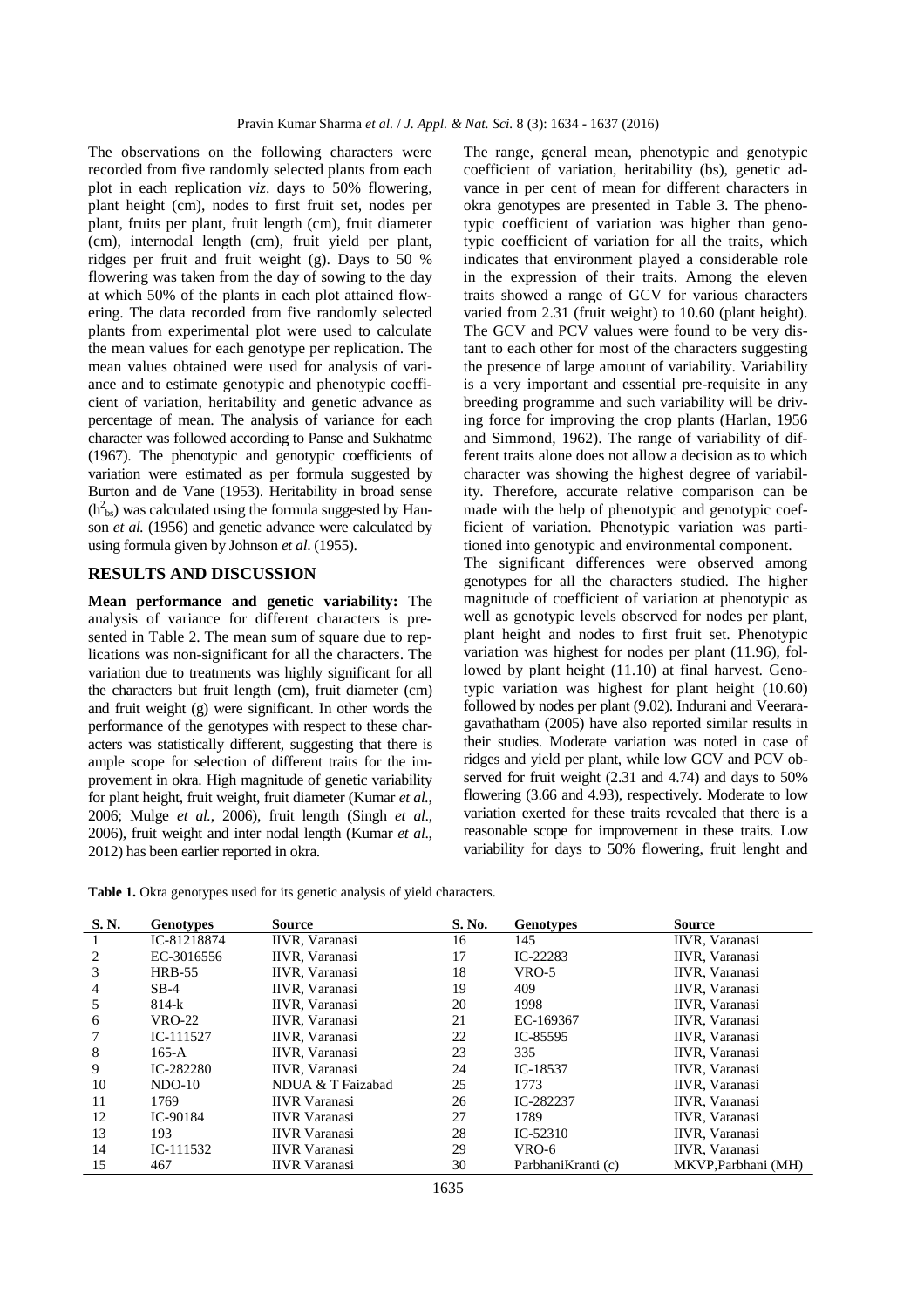|      | <b>Characters</b>        | Source of variation |                   |       |  |  |  |
|------|--------------------------|---------------------|-------------------|-------|--|--|--|
| S.N. |                          | <b>Replications</b> | <b>Treatments</b> | Error |  |  |  |
|      | d. f.                    |                     | 29                | 58    |  |  |  |
| 1.   | Days to 50% flowering    | 0.411               | $10.132**$        | 2.170 |  |  |  |
| 2.   | Plant height (cm)        | 0.576               | 311.452**         | 9.590 |  |  |  |
| 3.   | Nodes to first fruit set | 0.300               | $1.327**$         | 0.158 |  |  |  |
| 4.   | Internodal length (cm)   | 0.209               | $0.431**$         | 0.084 |  |  |  |
| 5.   | Nodes per plant          | 0.664               | $10.913**$        | 2.204 |  |  |  |
| 6.   | Ridges/fruit             | 0.007               | $0.396**$         | 0.004 |  |  |  |
| 7.   | Fruits/plant             | 0.330               | $1.357**$         | 0.338 |  |  |  |
| 8.   | Fruit length (cm)        | 0.251               | $1.369*$          | 0.725 |  |  |  |
| 9.   | Fruit diameter (cm)      | 0.003               | $0.019*$          | 0.010 |  |  |  |
| 10.  | Fruit weight $(g)$       | 0.291               | $0.456*$          | 0.235 |  |  |  |
| 11.  | Fruit yield/plant        | 3.118               | 223.568**         | 7.313 |  |  |  |

|  |  |  |  |  | <b>Table 2.</b> Analysis of variance (mean sum of squares) for 11 characters in okra. |
|--|--|--|--|--|---------------------------------------------------------------------------------------|
|--|--|--|--|--|---------------------------------------------------------------------------------------|

\*, \*\* - Significant at 5% and 1% probability level, respectively

Table 3. Estimates of range, grand mean, phenotypic and genotypic coefficients of variation, heritability in broad sense (h<sup>2</sup>bs) and genetic advance in per cent of mean (GA) for 11 characters in okra.

|       | <b>Characters</b>        | Range  |                |               |                      |               | <b>Heritability</b>                           | <b>Genetic Ad-</b>                       |
|-------|--------------------------|--------|----------------|---------------|----------------------|---------------|-----------------------------------------------|------------------------------------------|
| S. N. |                          | Lowest | <b>Highest</b> | Grand<br>mean | <b>PCV</b><br>$($ %) | GCV<br>$($ %) | <b>Broad</b><br>Sense $(\% )$<br>$(h_{bs}^2)$ | vance in per<br>cent of mean<br>$(gs\%)$ |
| 1.    | Days to 50% flowering    | 41.00  | 47.33          | 44.51         | 4.93                 | 3.66          | 55.0                                          | 7.17                                     |
| 2.    | Plant height (cm)        | 76.47  | 111.03         | 94.62         | 11.10                | 10.60         | 91.3                                          | 26.74                                    |
| 3.    | Nodes to first fruit set | 6.00   | 8.23           | 7.13          | 10.37                | 8.75          | 71.2                                          | 19.49                                    |
| 4.    | Internodal length (cm)   | 4.33   | 5.87           | 4.83          | 9.25                 | 7.04          | 57.8                                          | 14.13                                    |
| 5.    | Nodes per plant          | 16.07  | 22.23          | 18.90         | 11.96                | 9.02          | 56.8                                          | 17.95                                    |
| 6.    | Ridges/fruit             | 5.00   | 7.00           | 5.09          | 7.21                 | 7.10          | 97.0                                          | 18.45                                    |
| 7.    | Fruits/plant             | 9.97   | 13.47          | 11.24         | 7.32                 | 5.19          | 50.2                                          | 9.70                                     |
| 8.    | Fruit length (cm)        | 10.57  | 13.20          | 12.11         | 8.00                 | 3.83          | 22.9                                          | 4.83                                     |
| 9.    | Fruit dia. (cm)          | 1.63   | 1.93           | 1.78          | 6.45                 | 3.04          | 22.3                                          | 3.79                                     |
| 10.   | Fruit weight $(g)$       | 10.70  | 12.30          | 11.73         | 4.74                 | 2.31          | 23.9                                          | 2.99                                     |
| 11.   | Fruit yield/plant        | 116.23 | 145.47         | 131.43        | 6.78                 | 6.46          | 90.8                                          | 16.25                                    |

fruit weight were also reported by Jaiprakashnarayan *et al*.(2006) and Goswami *et al.* (2012).

**Heritability and genetic advance:** Heritability in broad sense of a character is important to the breeder since it indicates the possibility and extent to which improvement is possible through selection. It also indicates direction of selection pressure to be applied for the traits during selection because it measures relationship between parent and their progeny, widely used in determining the degree to which a character may be transmitted from parent to offspring. However, high heritability alone is not enough to make efficient selection in advanced generations unless accompanied by substantial amount of genetic advance (Burton, 1952). High estimates of heritability along with high genetic advance provide good scope for further improvement in advance generations. The result of present investigation revealed that low to high heritability estimates were present in almost all the characters. The heritability estimates for different characters ranged from 22.3

to 97 per cent. High heritability was recorded for ridges per fruit and plant height, whereas, nodes to first fruit set, internodal length, nodes per plant, days to 50% flowering and fruits per plant showed moderate level of heritability. Low heritability was recorded for fruit weight, fruit length and fruit diameter indicated more influence of environmental effect, which may be due to presence of non-additive gene action in expression of the character. It was obvious that improvement of the character exhibiting high heritability would be more efficient by adopting normal selection procedures and for those having lower value, some other suitable breeding techniques, as population improvement programme would have to be adopted. These results are in close conformity with the findings of (Bendale *et al.*, 2004; Patro and Ravishankar, 2005; Kumar *et al*., 2012), who also reported high, low and moderate heritability for different growth and yield traits in okra. The genetic advance is commonly predicted as a product of heritability ratio and selection differentials.